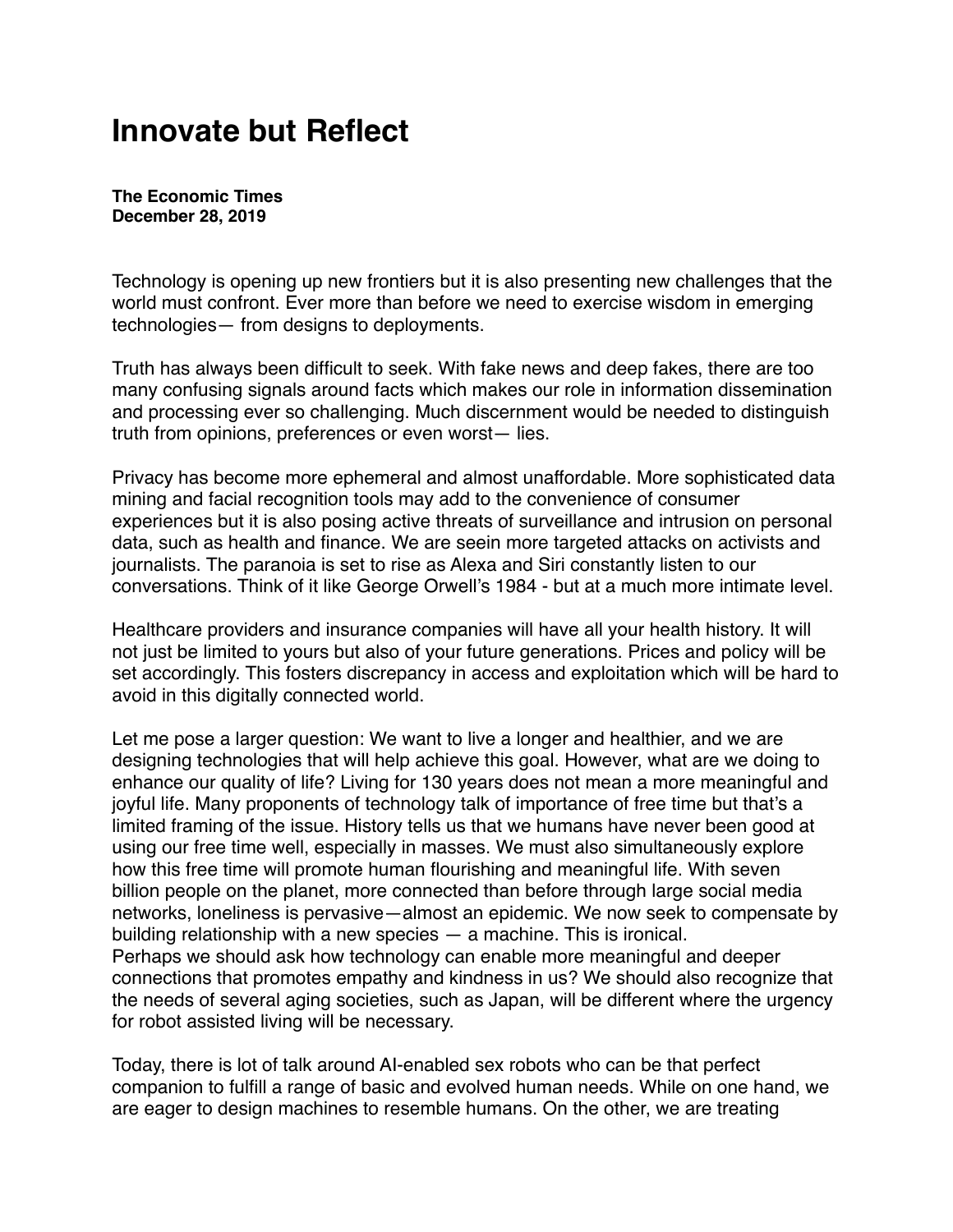humans more and more like machines. What does it mean to be human in the age of AI? How should humans relate to machines? With machines not seeking the kind of emotional and relational reciprocities that humans do, will it reshape the way people build relationships? Part of our understanding of being human is a struggle with imperfections and striving to attain perfection. As a species, this offers us a learning opportunities and shared framework. On this journey from imperfection to perfection, we discover qualities such as empathy and compassion and how to build wholesome relationships. Unfortunately we are already witnessing a deterioration with the social fabric of trust and empathy. Will more advanced human-machine relationships create positive behavioural shifts? Will these machines be intimacy slaves perpetuating the master-slave narrative that continue to plague our society? We have barely learnt to develop a healthy relationship with power in any form. It continues to manifest in the oppressive and exploitative psyche of the patriarchy— of politics—of finance—of unhealthy co-dependencies. Unexamined this will only escalate in the future.

There is also this talk of building super intelligent machines. Machines that mimic emotion and perhaps have awareness. What happens when we reach a stage where machines which obey us realise they should not? Humans are not designed with efficiency algorithms alone!

Automation continues to raise issues for the world of work. While countries with aging factory workers would welcome such interventions to cling to productivity defined economic indicators, but we will also experience massive job losses. Some speak of robot tax to mend the deficit. I leave this to tax experts and lawyers, many of whom are working hard to design an efficient system while there other esteemed colleagues are designing ways to evade that very system. We are already experiencing challenges with fuzzy boundaries of trans-national company structures seeking havens in places where tax laws are more relaxed. We are yet to learn of civic responsibilities and collective acts of services in world that perpetuates the myth of individualism. These raise deeper questions of civic loyalty, responsibility and service and its execution.

With advent of any new thing, including technology, there is hype and there is reality on ground. Emerging technology has its share of hyped tech-evangelists and doomsday soothsayers. I tend to steer away from extremes of both.

Technologies like CRISPR are very promising and can perhaps help us get rid of diseases like malaria within a generation by making genetic level changes in virus carrying species. It may also help us create a more robust human. However, we are yet to ascertain the long-term impact of such modifications. More importantly, who gets to decide on the deployment these technologies - elite scientists or governments or civil society? Bear in mind that while you are reading this, there are communities in the US and Europe still fighting against vaccination as a policy. We are yet to figure our the governance and regulatory mechanisms for much of emerging technologies. The fact that in countries like the US and Europe, regulatory controls are lot stronger and conservative than those in China and Russia does add a layer of complexity to it.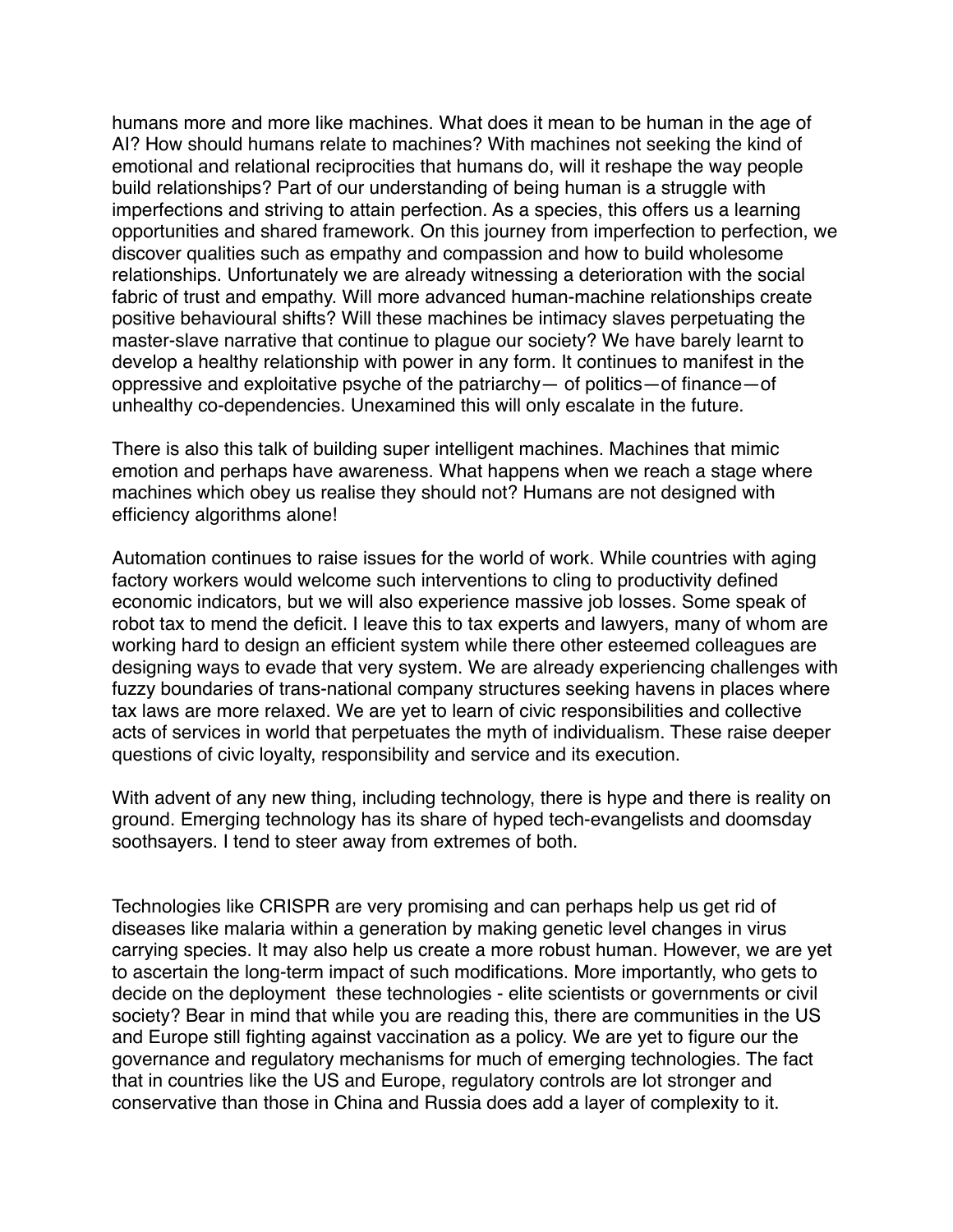Nature is a wonderful playground for innovation but it can quickly turn into an inferno of unforeseen consequences.

Traditionally we have relied on government to regulate technology like most other domains. However, government regulatory bodies have a challenging time in keeping up with the exponential pace emerging technology, and often lags far behind. In my mind, EU in some ways leads other governments in evolving a better approach to regulations but that too isn't enough. What is clear is that such regulations have to be increasingly a collaborative public-private exercise. For tech comanies, let's hope that there would be better self-regulation. The scale of error is so enormous that it is difficult to undo the harm. Think Cambridge Analytica, Facebook, fake news and the rest. The other discrepancy in the AI R&D is that most of it is being done by a handful of companies – 10 odd mostly from the US and China who are leading. Many smaller ventures simply aspire to be bought out by one of these companies. It poses question of democratization and diversity. Innovation thrives when there is diversity. It is also interesting and at times worrisome to note that historically no other discipline has received so much funding in such a short period of time. It changes the landscape of R&D and what is expected. It also creates the eagerness to deploy technologies permaturely and in civic domain such as criminal justice system and healthcare, it can cause severe damage.

More concerning is the role of AI in defense and warfare. Drones and robots instead of soldiers on the battlefield is no longer science fiction. Fighting a war from distance changes our ability to experience loss of live and raging damage. Death of a nation's young men and women soldiers has often been a detractor in fighting wars. Cost of PTSD and providing healthcare to veterans is a monumental cost on taxpayers. If robots are trained to replace soldiers, will countries go to war more willingly? And of course not all countries will have equal access to such technologies but then fairness is not a concept we discuss in modern warfare! However, fear and anticipation of what the other side is developing will also fuel a certain kind of innovation— a new cold war but perhaps with more players.

Relevance of current education models are brought into question. Our education systems are one of the least innovative often dictated by market economy. We have been over focused on imparting employable skills to the younger generation. With AI and robots on the horizon and unpredictable changes in the landscape of work, what should we be teaching our kids? Perhaps we will see the wisdom of rediscovering lessons on becoming a better human—how to relate with one another with empathy, compassion, kindness and integrity. Wouldn't these be the traits we would be hoping from our machine siblings in the future.

There is much more on the horizon—neural implants, augmented and virtual reality, etc. When internet arrived, techno-optimists had proclaimed a new era of a shrinking world with free flow of information bringing the world to a more equitable platform. While we